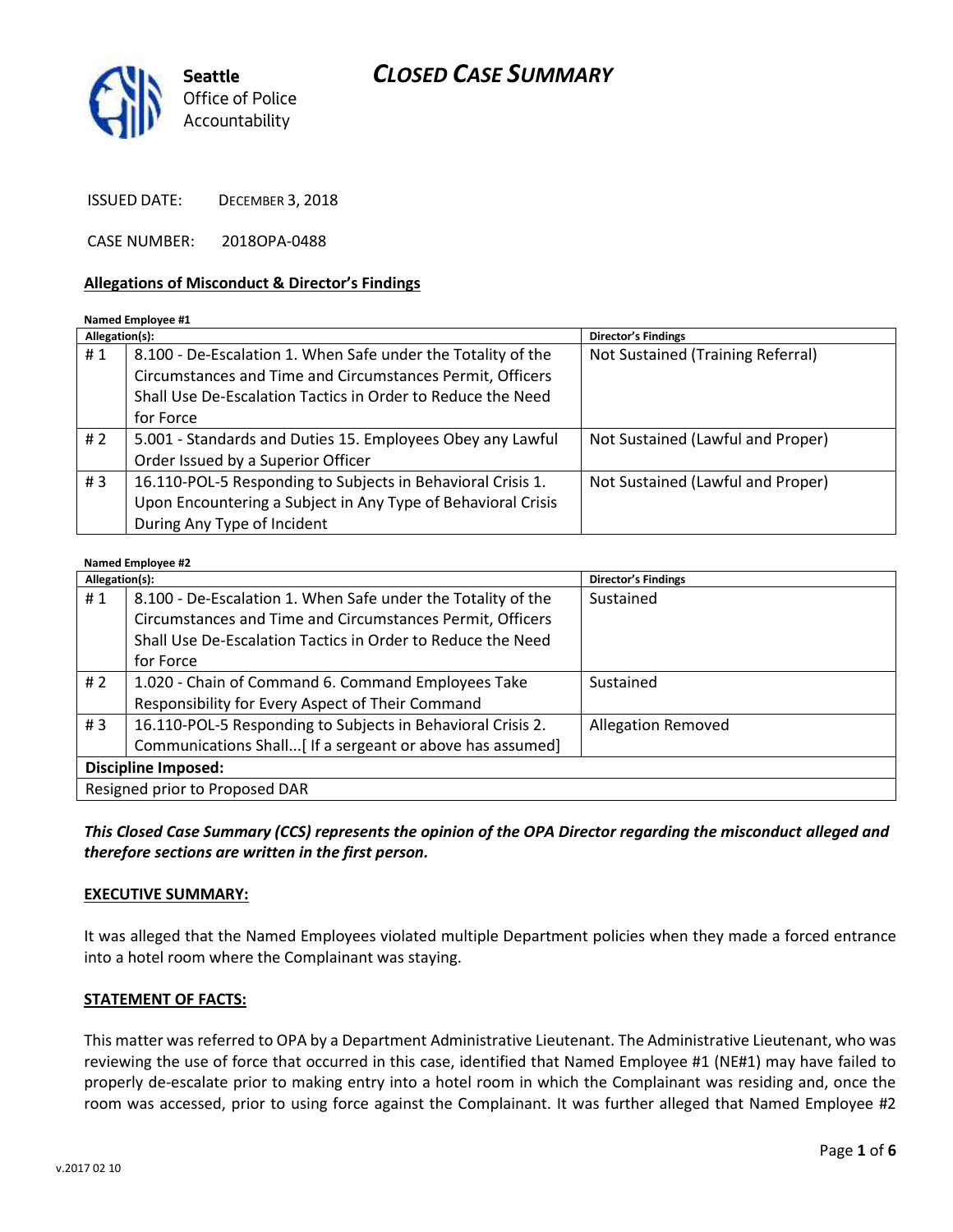

## *CLOSE CASE SUMMARY*

OPA CASE NUMBER: 2018OPA-0488

(NE#2), as the supervisor on scene, also failed to de-escalate the situation and failed to properly take control of the scene and supervise the incident.

On May 6, 2018, officers responded to a hotel. They were informed that the Complainant, who was the subject of an earlier crisis call, was within a hotel room and was refused to check out and leave. Accordingly, the hotel alleged that the Complainant, by remaining within the hotel room, was trespassing. The CAD Call Log indicated that the officers were informed that the Complainant was possibly high and/or intoxicated. It was unknown whether the Complainant was armed.

Approximately 25 minutes after they responded, the officers contacted a supervisor, NE#2, and reported that the Complainant was barricaded in his hotel room. The primary officer told NE#2 during that phone call: "we'll probably have to break the door." NE#2 came to the scene and, at that time, was the highest-ranking officer there. NE#2 asked the primary officer what the plan was and the primary officer stated: "pretty much we have to kick it, go in and get him. Sit there, been talking to him, he won't respond to anything." NE#2 asked the primary officer whether he had a key card to the room and the primary officer responded: "we've tried, it's not working." The primary officer told NE#2 that hotel staff was trying to determine with management whether it permissible for the officers to kick in the door. NE#2 replied: "I'm fine with opening the door and then not going in…seeing what we have."

From a review of the video, it appears that the Complainant was likely in crisis. He was making numerous statements while inside of the room, most nonsensical. NE#2 told the subject to open the door. The hotel manager then arrived at the door with the key and opened the door. NE#2 stated "let's do that." Another officer then told NE#2: "Hold on, we're not nearly in position to open this door." However, NE#2 then twice issued an order to open the door. An officer opened the door approximately one inch. NE#2 then put his hands on the door and told the Complainant that he needed to open it. NE#1 stated: "I got this." NE#2 responded "K" and NE#1 then forced the door. NE#1 entered the room and used force to take the Complainant down to the ground and place him into custody.

Prior to the decision being made to force the door, NE#2 did not do any of the following: Screen the call with a Lieutenant, the Night Duty Commander, or the SWAT Commander; assign a CIT-certified officer to take the lead with communicating with the Complainant to gain voluntary compliance; call for the Hostage Negotiation Team (HNT) to respond to the scene to develop a rapport with the barricaded Complainant; call for any additional resources to come to the scene; or engage in any tactical planning or coordinate officers' roles and a plan of engagement.

During the supervisory review of this matter, a Lieutenant flagged all of the above issues and concluded that NE#2 should have "slowed things down," had no "exigency" to enter the room, and failed to exhaust other resources before making forced entry, which was, in the Lieutenant's opinion, the last resort. The Lieutenant consequently disapproved NE#2's actions and agreed with the OPA referral that was made by the Administrative Lieutenant. The Lieutenant further noted that he counseled and provided retraining to NE#2 concerning this matter, as well as on the guidelines for dealing with barricaded subjects.

#### **ANALYSIS AND CONCLUSIONS:**

### **Named Employee #1 - Allegations #1**

*8.100 - De-Escalation 1. When Safe under the Totality of the Circumstances and Time and Circumstances Permit, Officers Shall Use De-Escalation Tactics in Order to Reduce the Need for Force*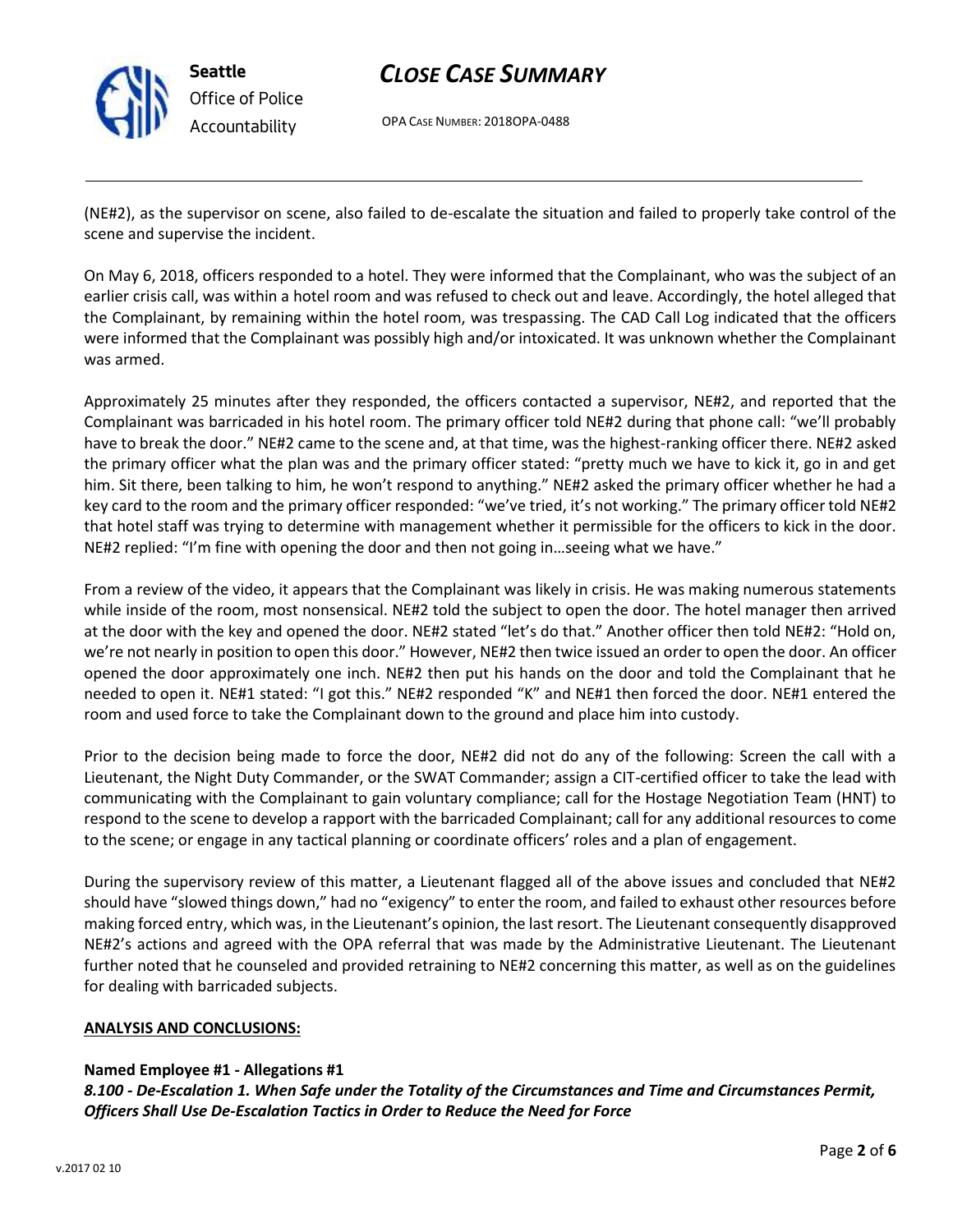# *CLOSE CASE SUMMARY*

OPA CASE NUMBER: 2018OPA-0488

As discussed more fully below, I find that NE#2 failed to properly de-escalate this matter. This failure resulted in a largely unplanned and tactically unsound forced entry and force being used by NE#1. While I conclude that NE#1, like NE#2, also did not satisfy the Department's de-escalation policy during this incident, I find that, when he acted, he did so in response to direction from NE#2. As such, I hold NE#2, as the supervisor, primarily responsible for this violation of policy.

With regard to NE#1's actions, I recommend that he receive the below Training Referral rather than a Sustained finding.

• **Training Referral**: NE#1 should receive retraining concerning the Department's de-escalation policy. He should be shown this DCM, as well as the Administrative Lieutenant's and Lieutenant's reviews of this incident. He should be counseled by his chain of command concerning the failure to de-escalate that was identified in this incident and should be directed to more closely comply with this policy moving forward. This retraining and associated counseling should be documented and this documentation should be maintained in an appropriate database.

#### Recommended Finding: **Not Sustained (Training Referral)**

#### **Named Employee #1 - Allegation #2** *5.001 - Standards and Duties 15. Employees Obey any Lawful Order Issued by a Superior Officer*

This allegation was classified against NE#1 based on the possibility that when he forced open the door, he acted contrary to NE#2's orders. Specifically, prior to the door being forced open, NE#2 stated: "I'm fine with opening the door and then *not* going in…" (emphasis added). However, NE#1 then forced entry into the apartment.

SPD Policy 5.001-POL-15 states that Department employees obey any lawful order issued by a superior officer. If NE#1 was ordered not to force the door and he did so, such conduct would have potentially violated this policy.

Based on OPA's review of the record, however, it appears that NE#1 reasonably believed that his decision to force the door had been approved by NE#2. Notably, prior to doing so, NE#1 stated that he was going to force the door and NE#2 responded by saying "K." At his OPA interview, NE#1 confirmed that this was his belief.

For these reasons, and even though I disagree with the decision to force the door at that time, I recommend that this allegation be Not Sustained – Lawful and Proper.

Recommended Finding: **Not Sustained (Lawful and Proper)**

#### **Named Employee #1 - Allegation #3**

*16.110-POL-5 Responding to Subjects in Behavioral Crisis 1. Upon Encountering a Subject in Any Type of Behavioral Crisis During Any Type of Incident*

Page **3** of **6**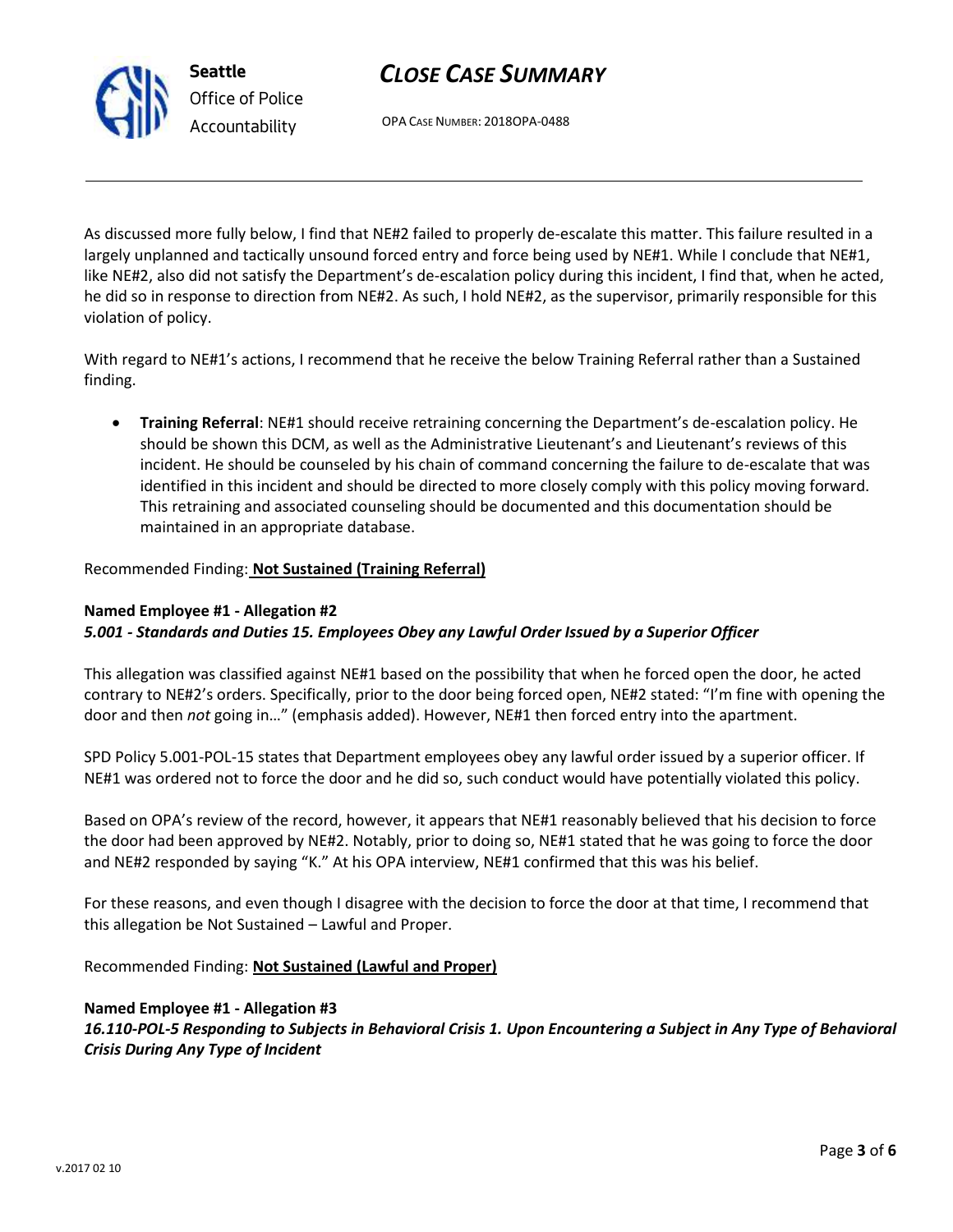

**Seattle** *Office of Police Accountability*

# *CLOSE CASE SUMMARY*

OPA CASE NUMBER: 2018OPA-0488

SPD Policy 16.110-POL-5 provides for how officers are expected to respond to subjects who are in behavioral crisis. SPD Policy 16.110-POL-5(1) specifically instructs that: "upon encountering a subject in any type of behavioral crisis during any type of incident…officers shall make reasonable efforts to request the assistance of CIT-certified officers."

It is unclear why this allegation was classified against NE#1. At the time he arrived at the scene, a CIT-certified officer was already present. As such, it was unnecessary for NE#1 to take further efforts to request the assistance of a CITcertified officer. Moreover, NE#1 was neither the primary officer on scene or a supervisor. Both of those individuals, rather than NE#1, were responsible for ensuring that the requirements of this policy were satisfied.

For these reasons, I recommend that this allegation be Not Sustained – Lawful and Proper.

Recommended Finding: **Not Sustained (Lawful and Proper)**

### **Named Employee #2 - Allegations #1**

### *8.100 - De-Escalation 1. When Safe under the Totality of the Circumstances and Time and Circumstances Permit, Officers Shall Use De-Escalation Tactics in Order to Reduce the Need for Force*

Both NE#2's Lieutenant and Administrative Lieutenant concluded that he failed to appropriately de-escalate this matter prior to the decision to force the door and prior to using force. As noted by the Lieutenant, there were no exigent circumstances or imminent dangers warranting NE#2's failure to: engage in tactical planning; create a plan of engagement; use the CIT-certified officer present at the scene; and confer with a supervisor, HNT, or SWAT. Instead of pushing forward and forcing entry, NE#2's chain of command found that he should have "slowed" the incident down.

"De-escalation tactics and techniques are actions used by officers, when safe and without compromising law enforcement priorities, that seek to minimize the likelihood of the need to use force during an incident and increase the likelihood of voluntary compliance." (SPD Policy 8.100-POL-1.)

The policy further instructs that: "When safe and feasible under the totality of circumstances, officers shall attempt to slow down or stabilize the situation so that more time, options and resources are available for incident resolution." (*Id*.) Officers are also required, "when time and circumstances permit," to "consider whether a subject's lack of compliance is a deliberate attempt to resist or an inability to comply based on factors" such as "mental impairment…drug interaction…[and/or] behavioral crisis." (*Id*.) These mental and behavioral factors should be balanced by the officer against the facts of the incident "when deciding which tactical options are the most appropriate to bring the situation to a safe resolution." (*Id*.)

The policy gives several examples of de-escalation, which include: mitigating the immediacy of the threat to give officers time to use extra resources and to call more officers or specialty units; and increasing the number of officers on scene to thus increase the ability to use less force. (*Id*.) Other examples of de-escalation include, but are not limited to:

- Placing barriers between an uncooperative subject and officers;
- Containing the threat;
- Decreasing exposure to the potential threat by using distance, cover and concealment;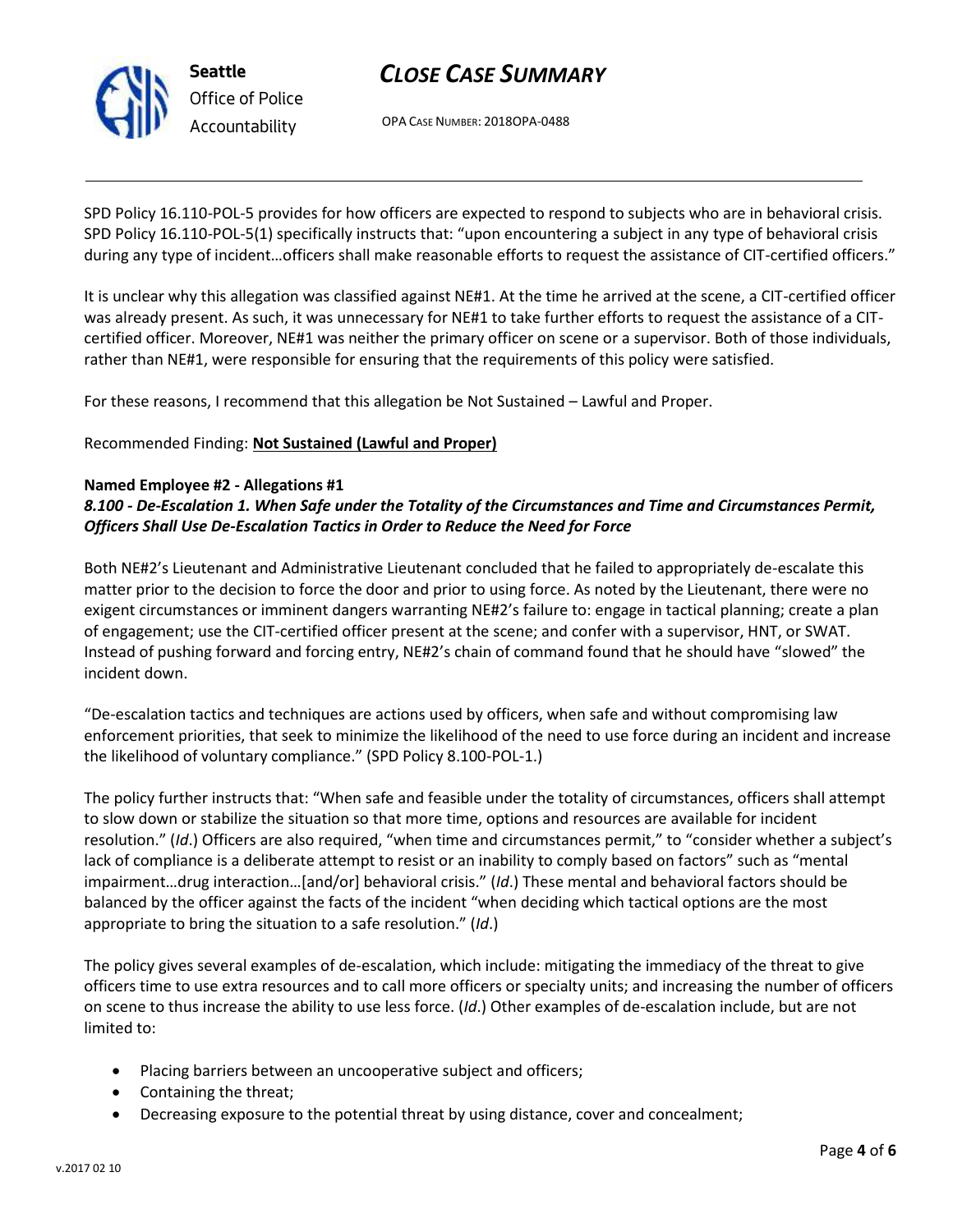

**Seattle** *Office of Police Accountability*

# *CLOSE CASE SUMMARY*

OPA CASE NUMBER: 2018OPA-0488

- Avoidance of physical confrontation unless immediately necessary to protect someone or stop dangerous behavior;
- Using verbal techniques, such as "Listen and Explain with Equity and Dignity" (LEED) to calm an agitated subject and promote rational decision making;
- Calling extra resources, including CIT officers and officers equipped with less-lethal tools; and
- Using "any other tactics and approaches that attempt to achieve law enforcement objectives by gaining the compliance of the subject.

(*Id*.) De-escalation is inarguably a crucial component of the Department's obligations under the Consent Decree; however, it is not purposed to act as an absolute bar to enforcing the law when necessary. That being said, where officers fail to fully de-escalate and instead act in a manner that increases the need for force and the level of force used, such conduct is inconsistent with the Department's policy and expectations.

Based on my review of the record, I agree that NE#2, as the supervisor on scene, failed to de-escalate prior to overseeing the forcing of the door and the force being used on the Complainant. As discussed in the policy, prior to engaging in this conduct, NE#2, and the officers under his command, were required to: call in extra resources; utilize the CIT-certified officer at the scene; use other tactics and approaches to gain voluntary compliance; and, overarchingly, to take steps to stabilize and slow down the incident. NE#2 did not do so here.

In reaching this decision, I find the analysis and conclusions of NE#2's supervisors to be persuasive. I also find persuasive the fact that, when NE#2 ordered that the door be opened, one of the officers who was at the scene stated: "Hold on, we're not nearly in position to open this door." This clearly demonstrated that at least one officer, and I assume others, felt tactically unprepared and did not believe it advisable to open the door at that time. When NE#2 did so, over the officer's objection, he violated the Department's de-escalation policy.

For these reasons, I recommend that this allegation be Sustained.

Recommended Finding: **Sustained**

### **Named Employee #2 - Allegation #2** *1.020 - Chain of Command 6. Command Employees Take Responsibility for Every Aspect of Their Command*

SPD Policy 1.020-POL-6 states that command employees, such as NE#2, take responsibility for every aspect of their command. As such, under this policy, supervisors are ultimately responsible for the acts and omissions of their subordinates. (SPD Policy 1.020-POL-6.)

As discussed herein, NE#2 failed to supervise and take control of the scene consistent with his training and the Department's expectations. By not doing so, he set in motion a chain of events that resulted in both he and NE#1 failing to de-escalate as required by SPD policy. This failure to comply with policy constituted a failure of command.

For these reasons, I recommend that this allegation be Sustained.

#### Recommended Finding: **Sustained**